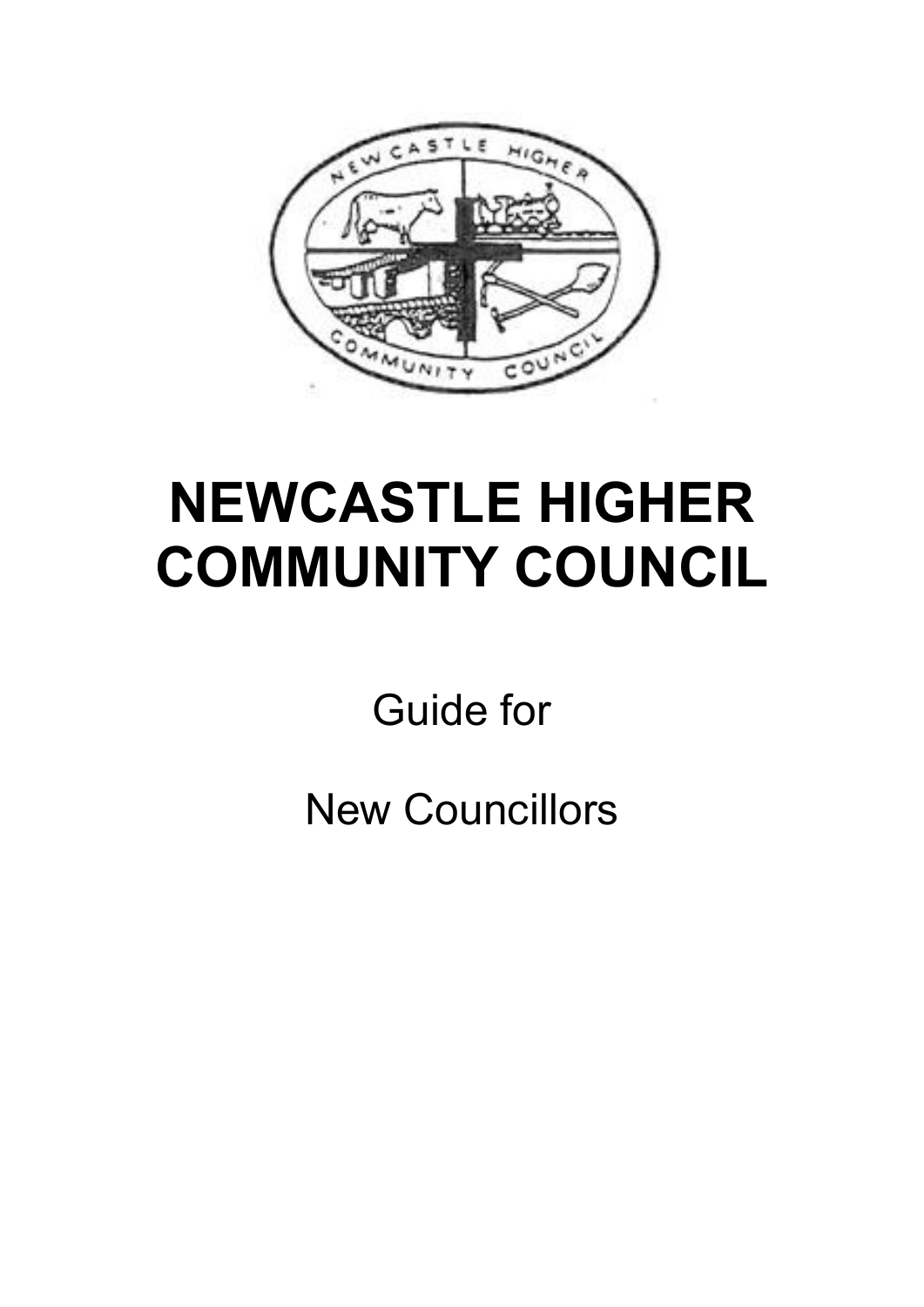# **GUIDE TO NEWCASTLE HIGHER COMMUNITY COUNCIL**

#### **INTRODUCTION**

The aim of this Guide is to give new councillors an insight and guide to the day to day workings and practices of the Community Council. It will hopefully also be a useful reference point for the more experienced councillors.

You should be aware that some of the rules and regulations that govern the administration of the council are set in statute (law) and cannot be changed. These will be found in the Standing Orders and Financial Regulations, which are held on the Council's website

# **COUNCIL'S ROLES & RESPONSIBILITIES - THE COUNCIL AS A BODY**

Newcastle Higher Community Council has a full complement of 12 Councillors and a Clerk. The Annual Council Meeting is held in May at which the Members elect a Chairman and Deputy Chairman.

As an elected Councillor this would be the first meeting you attend. If elected at a bi-election or are co-opted, this could happen anytime throughout the year. At your first meeting you will be required to sign a formal declaration of acceptance of office and an agreement to abide by the Code of Conduct. You cannot act as a councillor until this has been done. You will also be required to complete a Register of Interests.

The Council has the following Committee's Maintenance Committee, Staffing Committee, Wellbeing Committee and Audit, Finance and Policy Committee that advice the main Council with its own objectives and references. The Committee's do not require full Councils permission to propose projects and spend money on the behalf of the Council although full Council can amend proposals presented in a Committee meeting.

# **COUNCILLORS AS INDIVIDUALS**

- **Role:** Councillors are elected by the electors of the community every five years. A councillor's role is to listen to and represent the views and interests of the community as a whole through being well informed on local issues and by consultation with local people.
- **Responsibilities:** A councillor is part of a 'corporate body' and must work with all members of the council to make legal and responsible decisions as a whole body. A councillor should work in partnership with and appreciate and respect the role of the Clerk. All councillors must be aware of their obligation to abide by the council's Code of Conduct.
- **Duties:** A councillor must attend meetings on a regular basis and be fully prepared to discuss and make decisions on items on the agenda, sent out in advance. He/she should take an active part in meetings to form a best judgement for the needs of the community and abide by majority decisions. A Councillor should maintain proper standards of behaviour and not bring the Council into disrepute. A councillor must act openly and honourably in the public's interest.
- **Skills/Training:** Councillors have many and varied skills and interests that they can offer to the council as a body. These skills can frequently be put to good use through the committees on which you choose to sit, and the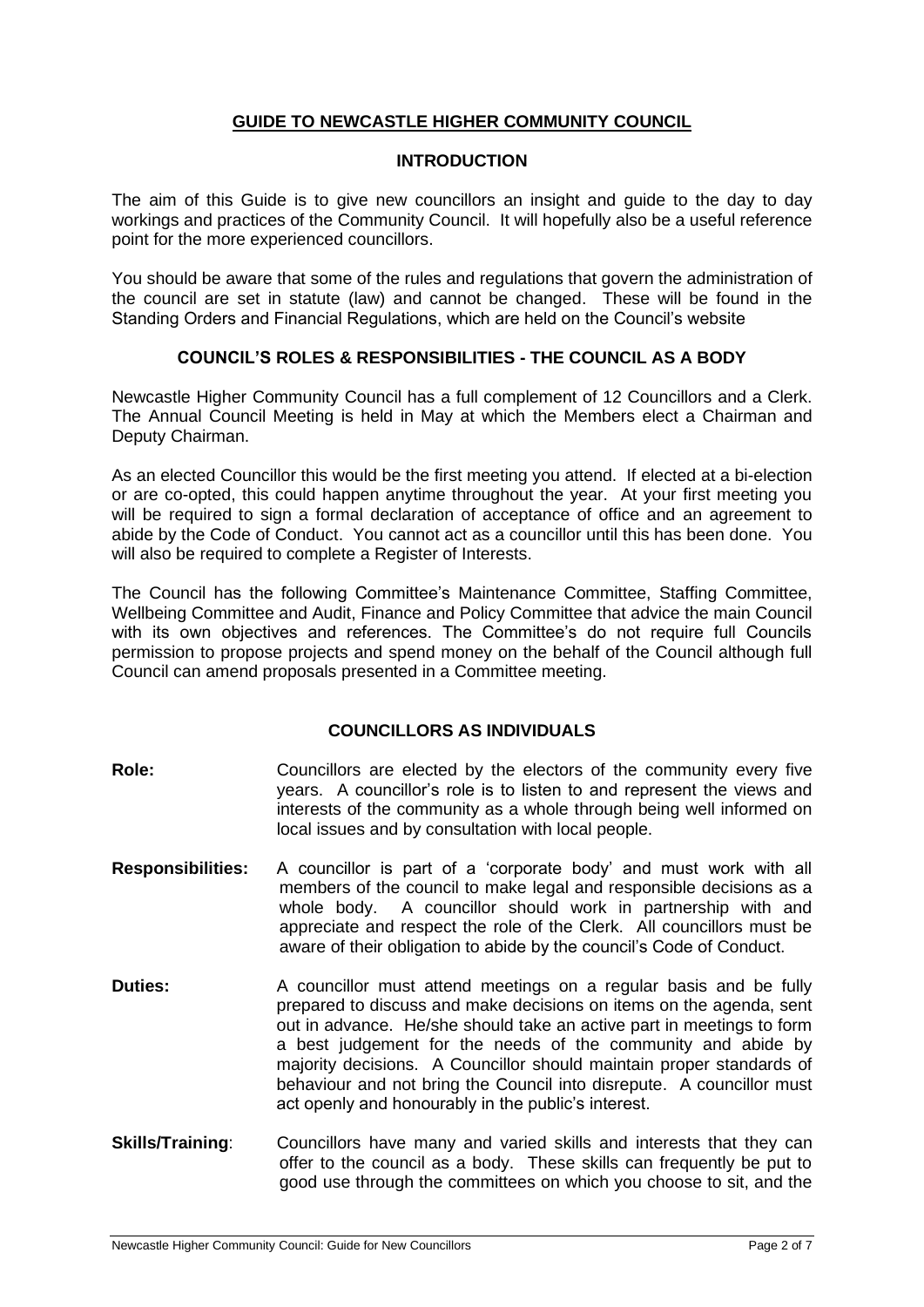projects, with which they get involved. All Councillors are given the opportunity to attend relevant training courses, ie all new Councillors to attend courses put on by One Voice Wales. All costs incurred for these events are paid for by the Council.

**Allowances:** Councillors are able to claim reimbursement for all travel outside of the Community; Councillors are not able to claim for travel within the Community boundary. Councillors receive a small allowance that is taxable. The Chairman, is granted a modest sum, agreed by Council, for expenditure incurred in representing the Community.

# **THE CHAIRPERSON**

**Role:** The Chairperson of the Council has authority created by statute and he/she is, if present, the person that presides at all Full Council meetings. He/she has a second or casting vote and is appointed annually by vote of the Council's annual meeting. Apart from this the Chairman has no greater authority than any other councillor.

#### **Responsibilities and duties:**

- **Main Task:** The Chairperson should work in partnership with the Clerk to ensure that the council's proceedings are carried out promptly, clearly and lawfully.
- **Team Work:** He/she should bond the councillors into an effective team, encouraging members to take on projects/representations in accordance with their individual expertise, experience and interests.
- **Public Relations:** The Chairperson speaks on behalf of the council as a body, giving a corporate view. The Chairperson must ensure that all council proceedings are transparent.
- **Council Meetings:** He/she should consult with the Clerk, to ensure that meetings are held on a regular basis; the content of the agenda is pertinent and legal, and that councillors are provided with sufficient data to make informed decisions. The Chairperson should remain impartial during proceedings. He/she should try to involve all councillors in debate whilst emphasising the need for brevity and relevance.

# **THE CLERK**

The clerk is employed by the council to provide professional and administrative support.

**Proper Officer:** The Clerk is the Chief Executive ('Proper Officer') for the council, and in many cases is also the Responsible Financial Officer (RFO), although this is not a legal requirement.

> The Clerk works from home at 171 Ffordd Cadfan Brackla Bridgend CF31 2DR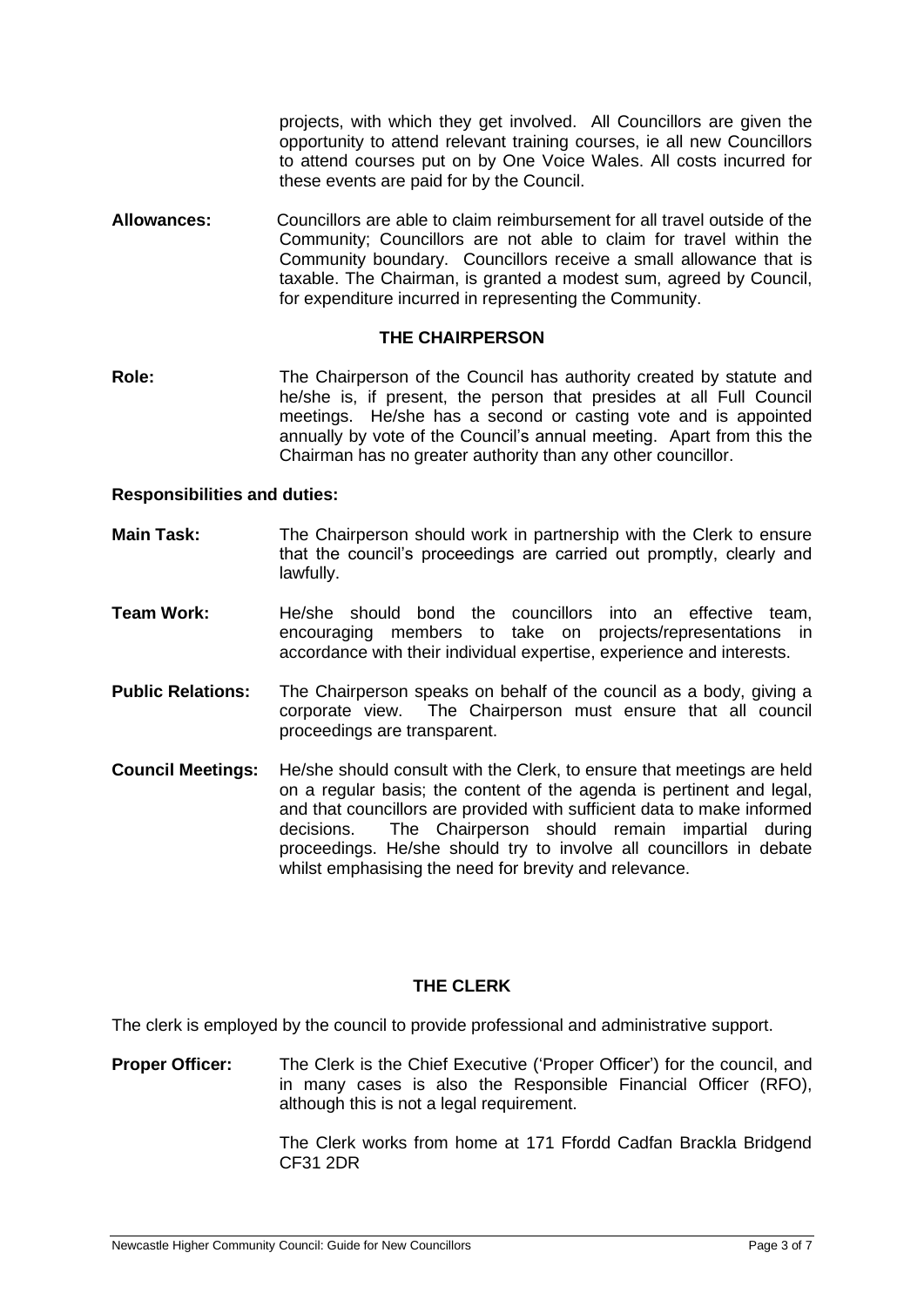# **Payroll:**

The Clerks pay is managed by an external organization who submit HMRC payments and provide a payslip and supporting documentation to be provided to the Chair and deputy Chair of the Council for approval at the next meeting.

#### **Responsibilities & Duties:**

The Clerk's main responsibility is to carry out the policies and decisions of the council as a body. The Clerk should be an independent and objective servant of the council, able to guide and advise the council in matters of law and procedure. Whilst the Clerk liaises closely with the Chairperson, the Clerk works for the Council as a body, not individual councillors.

**Skills/Training:** Clerks need to keep up to date with all developments that are relevant to the council's work and will therefore attend training courses and carry out research on behalf of the council, whenever appropriate.

#### **Clerk's Terms & Conditions:**

The current Clerk is contracted to work 13 hours per week. These hours are worked evenings and weekends, to include one evening per week for meetings. Additional pay, or time off in lieu, is contractually paid for additional hours worked.

Salaries are paid according to national NALC/SLCC agreed salary scales.

#### **PROCEDURES**

**Meetings:** The Council holds 11 Full Council meetings per year – monthly, excluding August.

> The Annual Meeting is held in May of each year, when the Chairperson and Deputy Chairperson is elected.

> There are an additional 2 committee meetings per year for each committee with further possible if required.

**Format for** Full Council meetings are held virtually under the Local Government and Elections (Wales) Act 2021. Meetings take place on the

**Meetings:** secund Tuesday in the month and, by law, are open to members of the public and press. If a confidential matter is to be discussed, e.g. to discuss tenders for contracts, a resolution to exclude public and press may be proposed.

**Agenda:** It is the Clerk's responsibility to issue a summons to councillors to attend a meeting and to provide the Agenda for the meeting. The Clerk, in consultation with the Chairperson, will prepare the agenda and send it out by post, or more usually by email, to all Councillors 3 full days prior to the meeting excluding Sundays. Any Councillor can request an item to be included on the Agenda. Such a request should be with the Clerk 7 clear days before the meeting.

A copy of the agenda is also posted on the Councils notice board and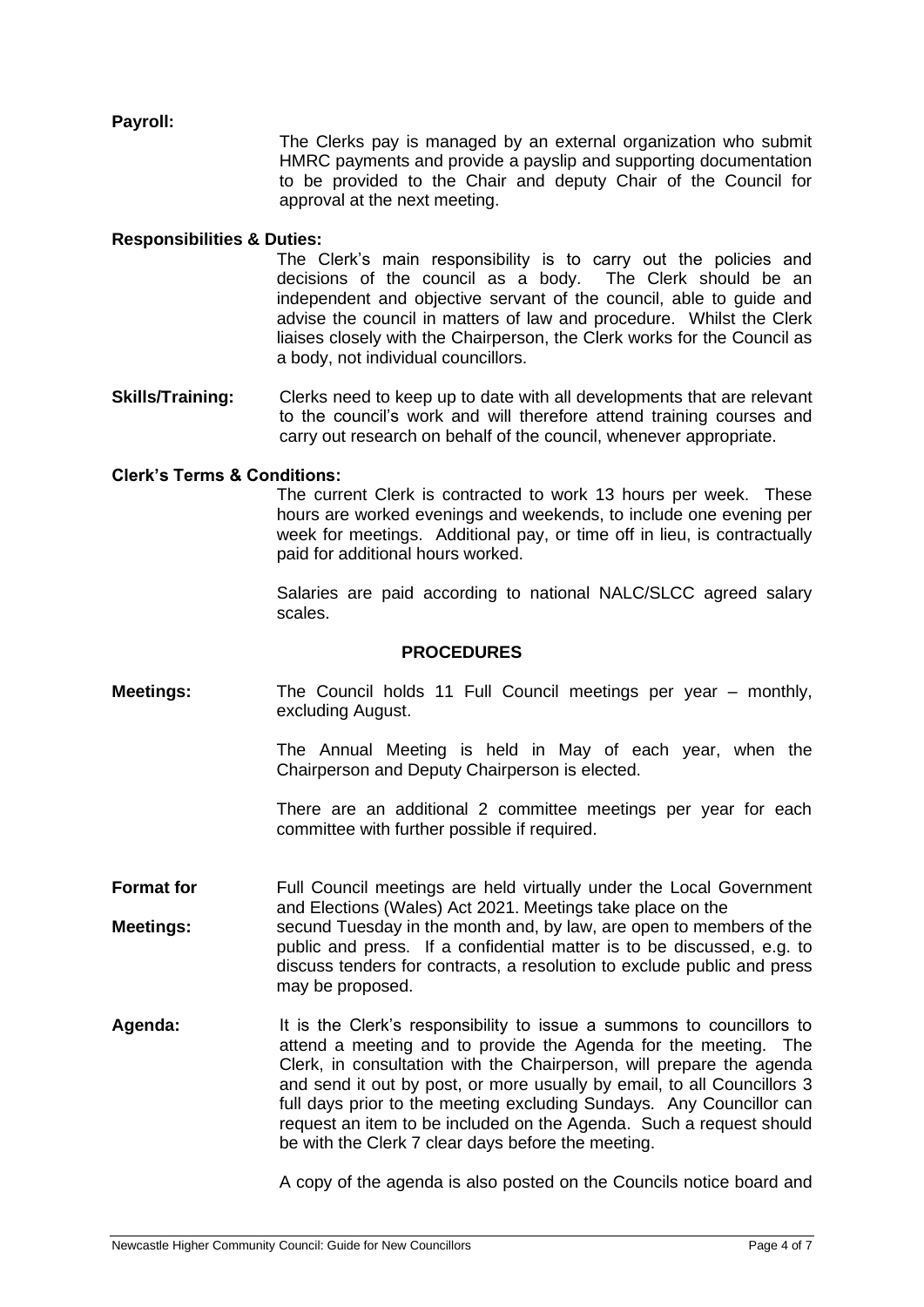the website. It is a requirement by law that such a Notice is displayed a least 3 clear days before the meeting.

**Meeting** During the meeting a time is allowed for 'public speaking' providing<br>**Procedures:** the subject is pertinent to the agenda (it is required by law that a the subject is pertinent to the agenda (it is required by law that all meetings are open to members of the public). After receiving meetings are open to members of the public). apologies for absence (which should, whenever possible, be sent in advance to the Clerk), the Council will confirm the minutes of the previous meeting. Declarations of Interest must be declared and will be accepted and minuted during the meeting where appropriate; Councillors should refer to their Code of Conduct for more information on this matter. If in doubt, seek advice from the Clerk or contact the Monitoring Officer at Bridgend County Borough Council for advice.

Decisions can only be made on items published on the agenda.

**Minutes of the** Minutes are a brief account of the proceedings and decisions made, **Meeting:** not a verbatim account. They are circulated to all Councillors prior to the next meeting. (Should a Councillor note any item requiring correction, please inform the Clerk as soon as possible). Draft Minutes are published on the Council's Web Site, followed by the version ratified at Full Council.

# **COUNCIL BUSINESS**

The Council covers a large amount of business, and it is important to deal with it all in a timely manor.

# **Maintenance Committee:**

The Maintenance Committee's role is to manage all aspects of the Council's properties as set out in its terms of reference:

| Aberkenfig Woodlad           | <b>Aberkenfig Square</b> |
|------------------------------|--------------------------|
| <b>Aberkenfig Allotments</b> | The Pheasant Field       |
| Dog Waste Bins               | <b>Hanging Baskets</b>   |
| Christmas Lighting           |                          |

# **Staffing Committee:**

The Staffing Committee is to make arrangements for the appraisal of staff, including suggested reviewing and updating contracts

#### **Wellbeing Committee:**

The Wellbeing Committee is to work with the partner organisations to improve health and wellbeing outcomes for the residents in Aberkenfig and Pen Y Fai. To develop strategies for the Community Council and, working with external organizations, to develop better Health and Wellbeing for the Community.

# **Audit, Finance and Policy Committee:**

The Audit, Finance and Policy Committee key purpose is to suggest, advise on, decide on and implement all matters regarding policy, resources and finance, under its delegated powers, and to make recommendations to the Council on any matters requiring its attention.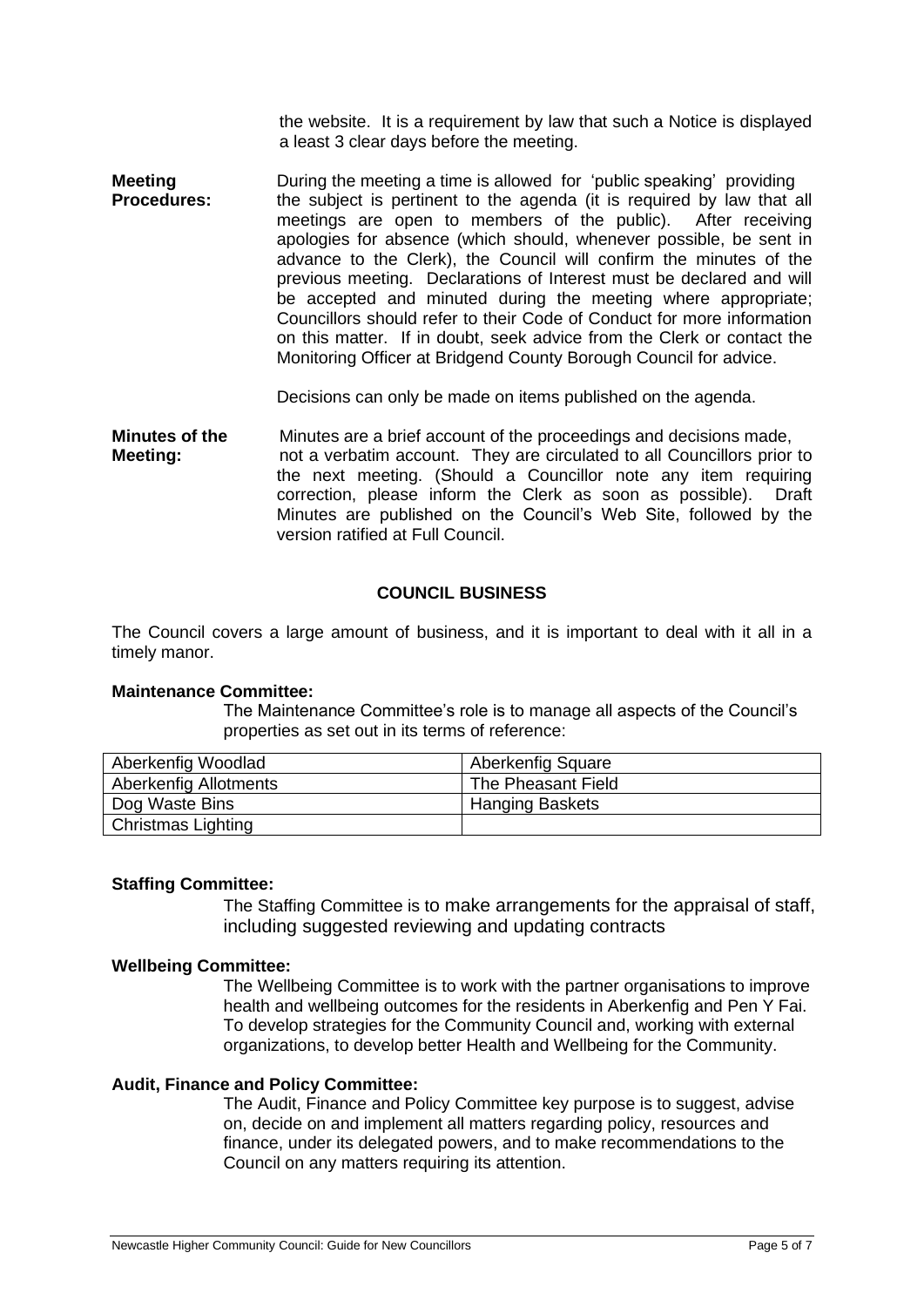#### **FINANCIAL REGULATIONS**

The Council's financial procedures are regulated by the Government's Accounts and Finance Regulations and the Council's Financial regulations.

- **Bank:** Newcastle Higher Community Council holds a bank account with Co-Operative Bank. This is used for all monies paid to the Council (primarily the \*Precept) and is a cheque account from which all the council's bills are paid. There is also a savings account held with Co-Operative Bank. Every payment is approved and confirmed by at least two councillors. Each cheque needs the signature two Councillors. The Council has online banking that is monitored by the clerk and designated Councillors to approve payments after Council approval.
- **Income:** \*The bulk of the council's income comes from the 'Precept'. This is the amount requested from the Borough Council by the Council, this is in addition to the sum all residents of the Borough are charged. The local precept is determined by the Council's budget process which takes place in November/December each year. The Precept is paid to the Council in 1 payment.

Additional income is received from allotments and refund of VAT paid by the Council.

**Accounting:** The Council accounts are a simple computerised Receipts and Payments cash book system. A reconciled Receipts and Payments Summary is presented to Council, and an Income and Expenses Statement produced at the end of each financial year. The Clerk/RFO is responsible for employing and meeting with the Council's Internal Auditor annually, or more often if appropriate. The Council and the Internal Auditor is required to sign and complete an Audit Return for annual examination by the External Auditor, to a strict timetable.

Copies of the Council's Annual Accounts are available upon request.

- **Internal Auditor:** It is a requirement of the Financial Regulations that a council appoints an 'Internal Auditor' independent of the council to carry out the 'Annual Internal Audit'. This is to assure that procedures and securities are sufficient to purpose.
- **Insurance:** The Council holds a policy, currently with BHIB Insurance the main summary of cover as follows:

Any Business, undertaking work for the Council, is required to hold its own public liability insurance.